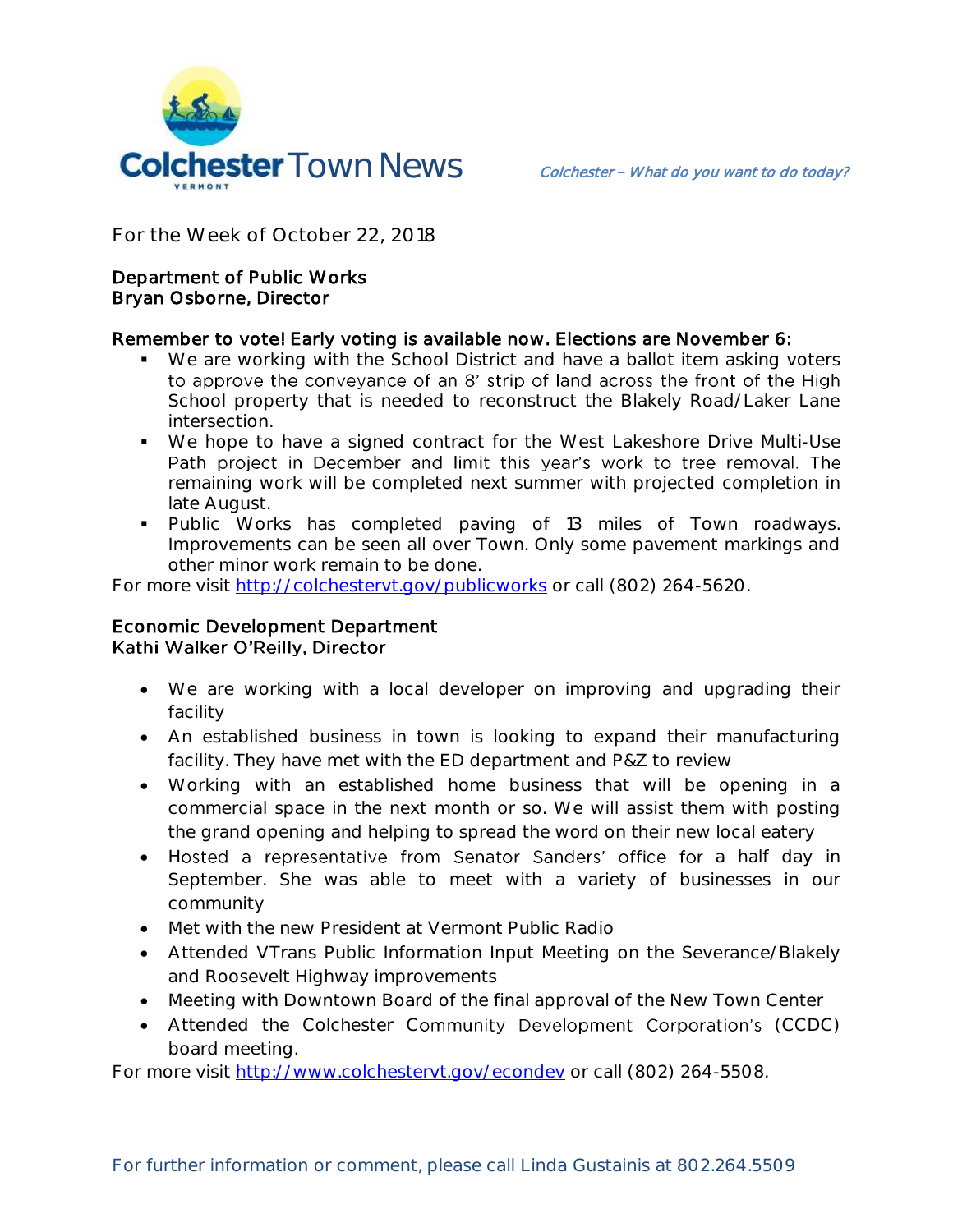

### Planning and Zoning Department Sarah Hadd, Director

The Planning Commission continues work on the Town Plan. Podcasts from our meetings can be found on anchor.fm/2019townplan or you can find it on most popular podcast streaming sites. The Commission will begin drafting chapters for review at upcoming meetings.

The Development Review Board met on October 10th and approved:

1) A conditional use application of David Larose for the construction of a 12' x 25' accessory structure exceeding 50% of the ground floor of the principle structure located at 1190 Clay Point Road, tax map 16, parcel 49-1

2) The site plan and final plat applications of C12 WTH LLC and Black Bay Ventures for a four (4) story, 93 room hotel.

The Board also considered a partial preliminary plat of Severance Family Holdings and HI LLC for a mixed-use Planned Unit Development on a 63 acre consisting of:

1) Lot #1 to be 4.53 acres to be developed with 62 units of congregate housing

2) Lot #2 to be 1.55 acres to be developed with 46 units of congregate housing

3) Lot #3 to be a 3.11 acres parcel to be developed with a 17,300 sq. ft. office building

4) Lot #4 to be a 2.65 acre parcel developed with six multi-family dwellings

5) Lot #5 to be a 3.32 acre parcel to be developed with 59 multifamily dwellings

6) Lot #6 to be a 9.84 acre parcel to be developed with 36 multi-family dwellings

7) Lot #7 to be a 6.22 acre parcel developed with 19 multi-family dwellings

8) Lot #8 to be a 2.21 acre parcel to be developed with 49 multi-family dwellings

9) Lot #9 to be .65 acres to be developed with a 4,230 sq. ft. large daycare facility

10) Lot #10 to be a 4.05 acre parcel to be developed with 69 multifamily dwellings

11) Lot #11 to be a 1.66 acre parcel to be developed with 35 multi-family units in two buildings

12) Lot#12 to be 13.56 acres to be a community recreation area